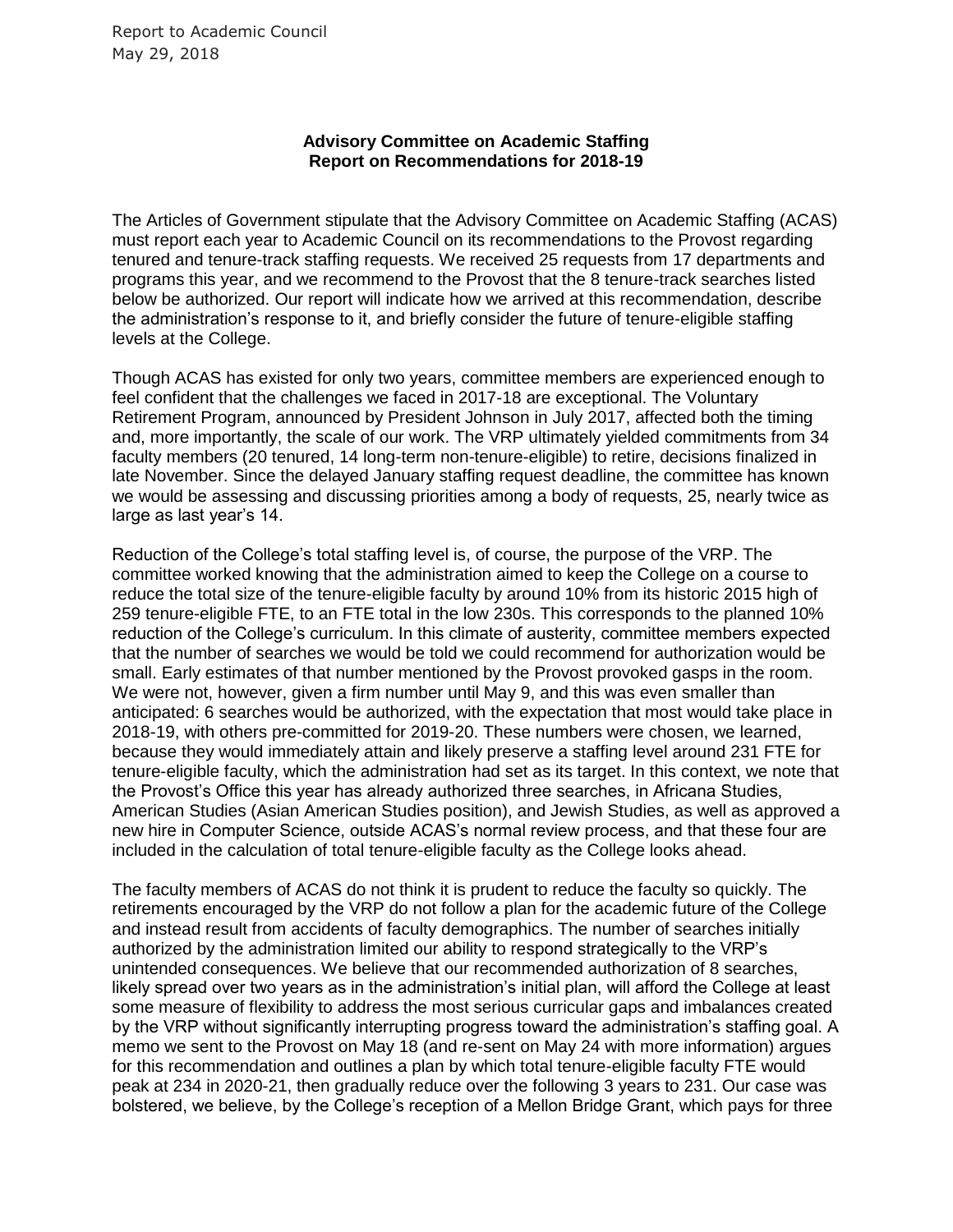new tenure-track faculty in the humanities for three years, in advance of coming retirements of three senior faculty. Our final recommendation included three humanities positions eligible for this grant's support, positions we believe are crucial to maintaining the quality of the curriculum as a whole.

On May 25, we learned that the administration has decided to authorize the 8 searches that we recommended. These searches, however, will not be spaced over two years, but rather over three: 4 in 2018-19 (plus 2 of the searches authorized by the Provost's office this year); 2 in 2019-20 (plus the third search authorized by the Provost's office this year); and finally 2 in 2020- 21. As the Provost indicated to us, this does not necessarily mean that only these searches will proceed over these three years. But any additional searches will be contingent on additional departures of tenure-eligible faculty, not now known or anticipated, during that time. The administration's response to our recommendation accepts an important part of it. All 7 of the departments whose requests were approved now have assurance that their searches will proceed, some sooner, some later. But the administration's search plan will not allow the immediate, temporary rise in tenure-eligible faculty FTE above 231 in 2019-20 recommended by ACAS as a response to the VRP. The Provost's plan projects the following FTE totals of tenureeligible faculty, assuming no unforeseen departures from the College: 231 in 2018-19; 230 in 2019-20; 233 in 2020-21; and 232 in 2021-22. The members of ACAS urge the administration to maintain these FTE levels, at a minimum, by authorizing at least as many new searches during this time as there are additional departures.

It is clear that faculty staffing in the coming years at the College will be extremely challenging. The current staffing needs of departments and programs at the College remain profound. Without exception, every one of the 25 requests submitted to us this year described a serious and thoughtfully considered staffing need. Nearly every one of them was made in response to the departure of at least one tenured or tenure-track faculty member from the department or program concerned. We expect that we will receive requests again next year from many departments and programs whose requests this year we did not recommend for authorization. New needs for tenure-track positions will inevitably arise. We as a faculty face a long, difficult process of adjustment to a reduced level of staffing at the College. Extending this year's commitments over the next three years will make responding to abiding and new staffing needs yet more difficult. Members of ACAS recommended only 2 tenure-track searches more than those initially authorized in part because we know that the College will need flexibility in hiring in coming years, to continue to diversify our faculty and curriculum, embrace innovations in our disciplines, and uphold our academic standards.

We cannot, for reasons of confidentiality, discuss details of our final decisions regarding particular cases, but we can describe the general factors that shaped these decisions. In response to so many departures, we retained a basic commitment to maintaining the academic functioning of departments and programs. We weighed enrollment pressures and considered how likely it was that a department or program could temporarily cover its curriculum with visiting instructors. We also viewed the College's curriculum as a whole, attending to the balance among academic divisions and general coverage of global regions, cultures, and historical periods. In all these considerations, we were mindful of the College's commitment to diversity.

The future of staffing at the College is a matter of deep and common concern among faculty. Therefore we propose a faculty-only meeting early next Fall to discuss it. In addition to details of ACAS's recommendation and the administration's response to it presented in this report, topics could include the College's potentially increasing reliance on temporary faculty to cover